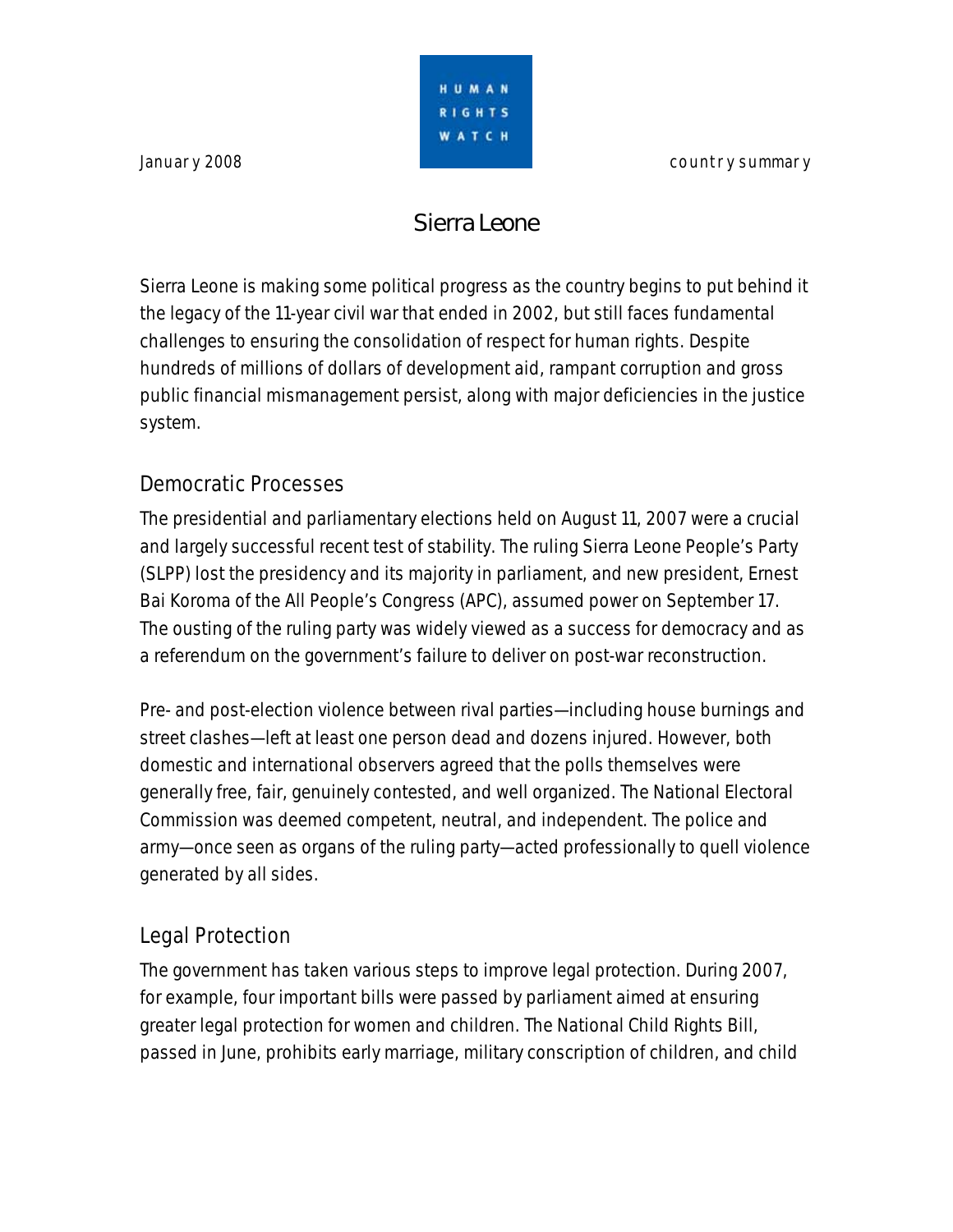trafficking. Three other bills—the Registration of Customary Marriages and Divorce Act, the Domestic Violence Act, and the Devolution of Estates Act—create a legal framework criminalizing domestic violence, ensuring women's property rights, setting the minimum age for customary marriage at 18, requiring such marriages have the consent of both parties, and recognizing rights to inheritance without interference from extended family.

### Corruption

Public and private corruption remains a major obstacle to development. The Anti-Corruption Commission (ACC) established in 2000 largely at the behest of donors, refers cases for prosecution to the president-appointed attorney general. So far it has referred only low-level cases for prosecution. As in previous years, 2007 saw few convictions, and none involving high level government officials. A UK assessment of the ACC found that it had "little or no impact" on corruption, and as a result withdrew its financial support for it.

# Efforts to Establish the Rule of Law

Defects in the judicial system persist, including extortion and bribe-taking by court officials; insufficient numbers of judges, magistrates, and prosecuting attorneys; little representation for the accused; absenteeism by court personnel; inadequate remuneration for judiciary personnel; and extended periods of pre-trial detention. In 2007 some 90 percent of prisoners lacked any legal representation during their trials.

On November 1, three men arrested in January 2006 on treason charges, including former Revolutionary United Front (RUF) Spokesman Omrie Golley, were released from prison for lack of evidence after 22 months in custody. The move followed a commitment by newly elected President Koroma to conduct a review of all detainees held on politically motivated charges. The trial of the three men was marked by a failure to respect basic legal norms, including the alleged fabrication of evidence and the lack of an arrest warrant.

At this writing, 20 individuals, including one woman, remain on death row, 10 of whom following a December 2004 conviction for treason in connection with a 2003 coup attempt; their case is under appeal.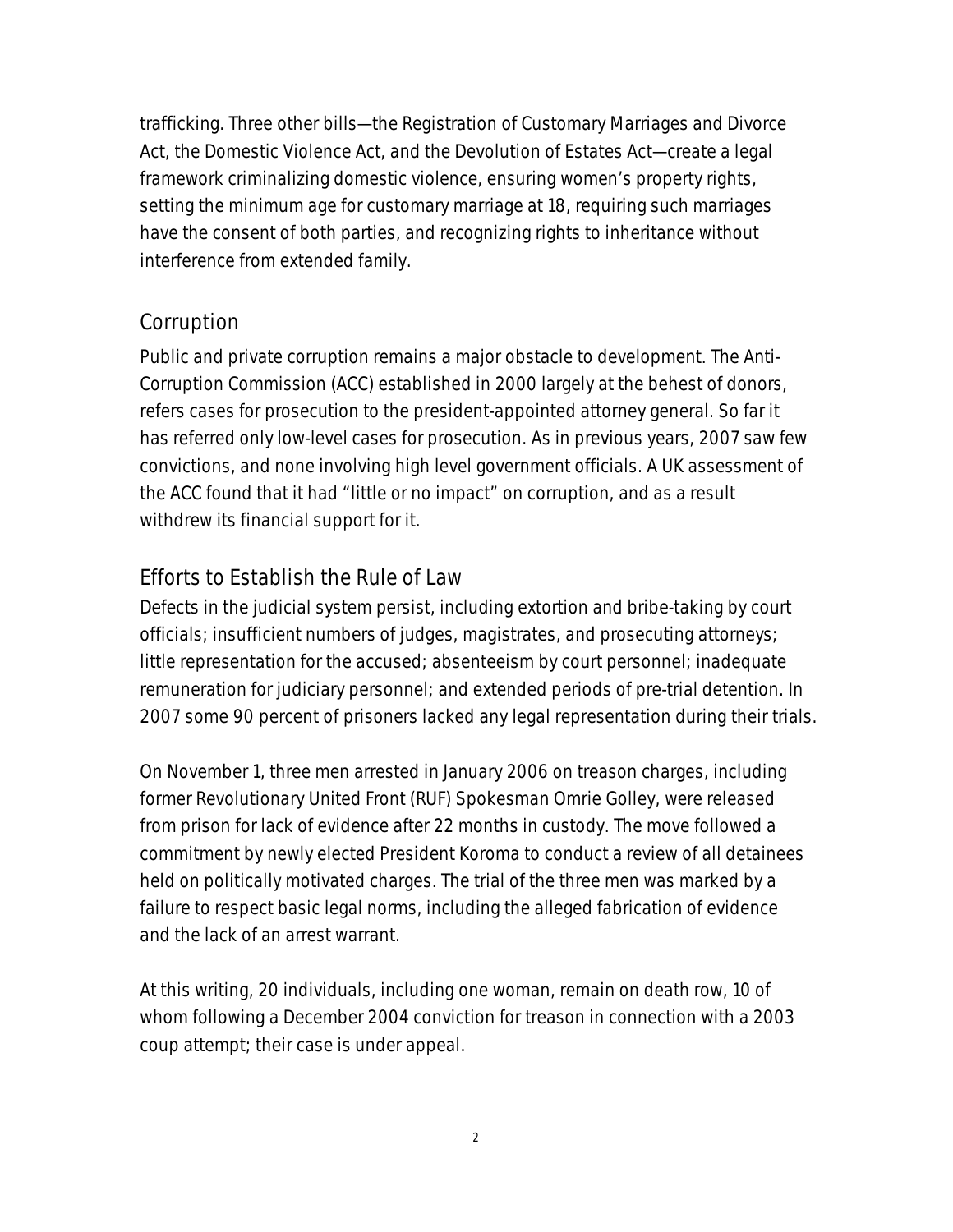The only legal system accessible to some 70 percent of the population is a network of "customary" courts controlled by traditional leaders and applying customary law, which is often discriminatory, particularly against women. Local court officials frequently abuse their powers by illegally detaining persons and charging high fines for minor offenses, as well as by adjudicating criminal cases beyond their jurisdiction.

### Police and Army Conduct

The Sierra Leone police continue to engage in unprofessional and often illegal conduct, despite a Commonwealth-run training program from 1998 to 2005, and current efforts by the British government and the United Nations. This has included widespread extortion from civilians, requiring victims of crimes to pay the police to file reports or conduct investigations, and, in a few cases, sexual abuse of female detainees.

Since 1999, the UK-led International Military Advisory and Training Team (IMATT) has been working to reform the Republic of Sierra Leone Armed Forces (RSLAF). In 2007, there were a few reports of abuses and indiscipline by members of the army, but the RSLAF leadership demonstrated their commitment to penalize and sanction soldiers for offenses committed.

### Detention Conditions

Numerous prisoners, including several children, are held in extended pre-trial detention. At least 16 people died in detention in 2007, a consequence of the overcrowding and lack of adequate food, clothing, medicine, hygiene, and sanitation in Sierra Leone's prisons. In August, then-President Kabbah ordered the release of 50 prisoners convicted on minor offences in an effort to relieve overcrowding, but the population of the country's largest detention facility, designed for 350 detainees, still stands at over 1,000.

#### Truth and Reconciliation Commission

The 2005 report of Sierra Leone's Truth and Reconciliation Commission (TRC)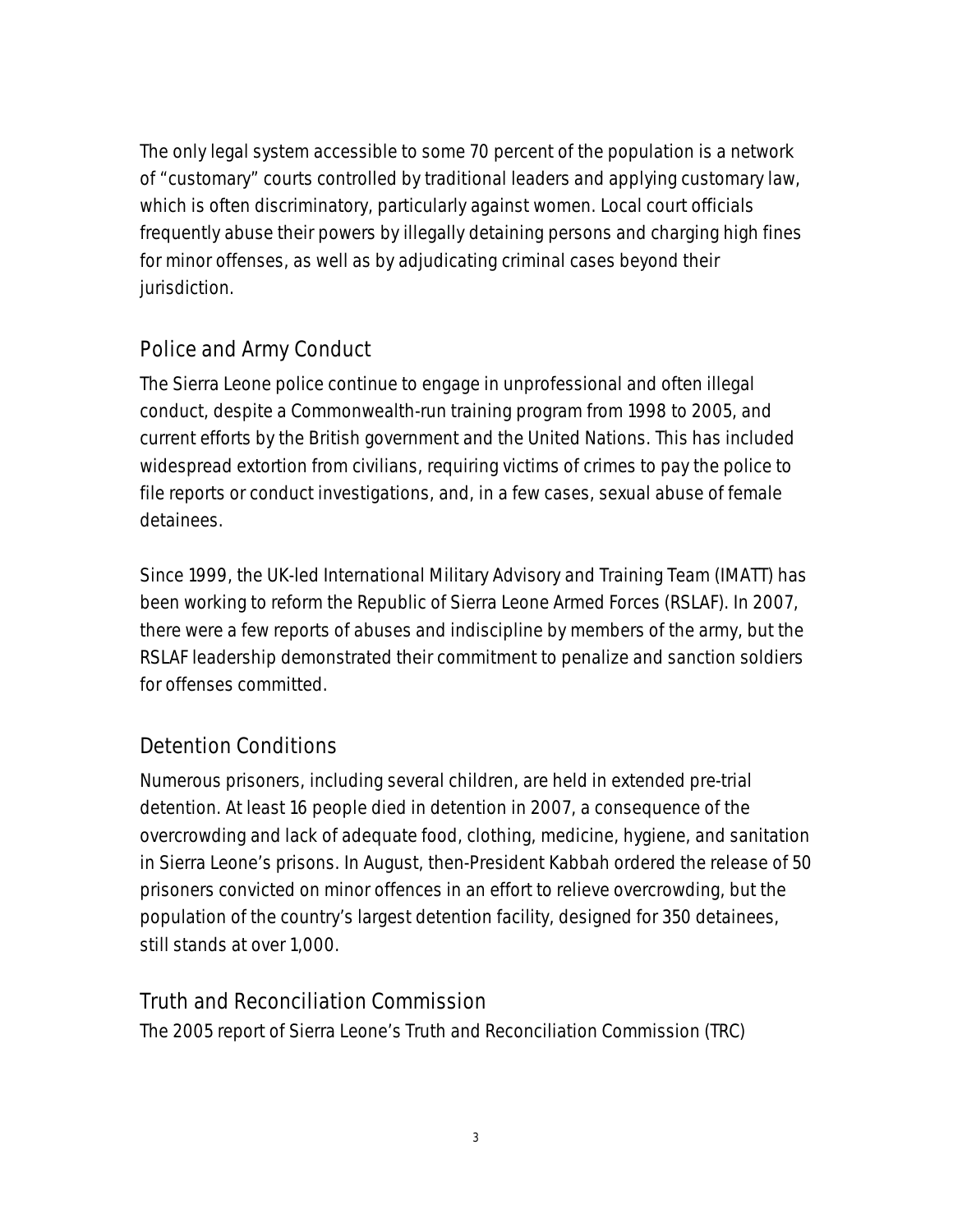attributed the civil war largely to decades of corrupt rule by the political elite and recommended abolishing the death penalty, repealing laws that criminalize seditious libel, increasing the transparency of the mining industry, improving good governance, and establishing a reparations fund for war victims. The government has either ignored or been slow to implement the recommendations, and openly rejected some of them, including the abolition of the death penalty.

# National Human Rights Commission

In October 2006 parliament approved five commissioners to lead a National Human Rights Commission (NHRC), charged with investigating and reporting on human rights abuses and pushing for the implementation of the TRC recommendations. However, lack of government funding has undermined the ability of the NHRC to fully carry out its mandate.

### Accountability for Past Abuses

The United Nations-mandated Special Court for Sierra Leone has made progress on achieving accountability for war crimes. The Special Court for Sierra Leone, established after the war to bring justice to victims of atrocities, handed down its first five judgments in 2007. In June, three members of the rebel Armed Forces Revolutionary Council (AFRC) were convicted for, among other things, the recruitment and use of child soldiers, the first such conviction by an international tribunal. The judge noted that the three—Alex Tamba Brima, Brima Bazzy Kamara, and Santigie Borbor Kanu—were "responsible for some of the most heinous, brutal, and atrocious crimes ever recorded in human history." In August, two members of the Sierra Leonean Civil Defense Forces (CDF) were convicted of war crimes including murder and pillage. A third CDF indictee, former interior minister Sam Hinga Norman, died in custody in February.

The trial of former Liberian president Charles Taylor—charged with 11 counts of war crimes and crimes against humanity for supporting Sierra Leonean rebel groups started in June 2007, but was postponed after Taylor boycotted the trial and dismissed his lawyers. Taylor was appointed new counsel and the trial is expected to resume in January 2008. For security reasons it will take place at The Hague.